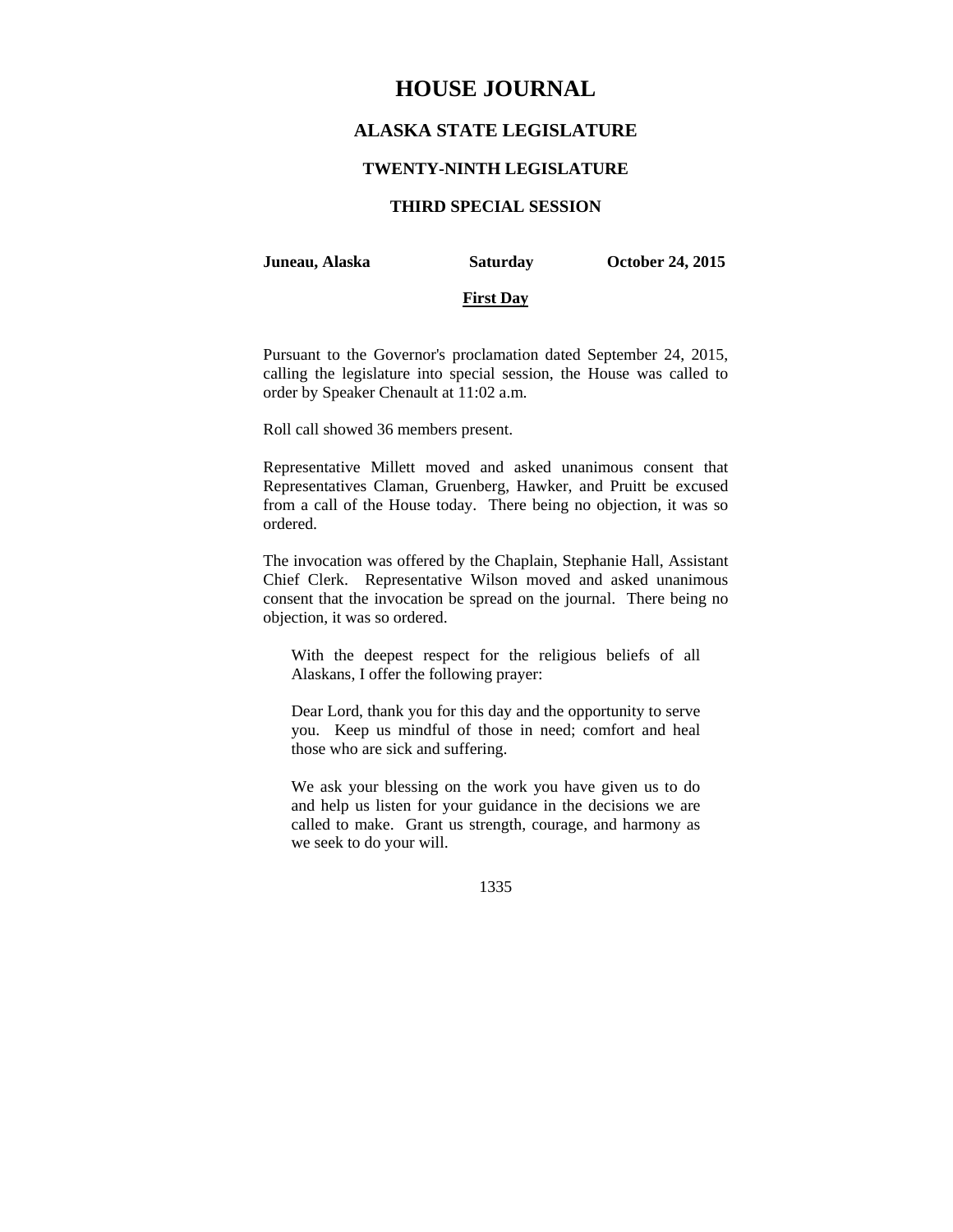I ask this in your name. Amen.

The Pledge of Allegiance was led by Representative Munoz.

#### **CERTIFICATION OF THE JOURNAL**

Representative Millett moved and asked unanimous consent that the journal for the 22nd legislative day of the Second Special Session, the First Supplement of the First Session, First, and Second Special Sessions, House Journal Supplement No. 2, and House and Senate Joint Journal Supplement No. 9 be approved as certified by the Chief Clerk. There being no objection, it was so ordered.

#### **MESSAGES FROM THE GOVERNOR**

The following Governor's proclamation dated September 24, 2015, was read:

"Under the authority of Article II, Section 9, and Article III, Section 17, Constitution of the State of Alaska, and in the public interest, I call the Twenty-Ninth Legislature of the State of Alaska into its third special session at Juneau, Alaska, in the legislative chambers, on October 24, 2015, at 10:00 a.m. to consider the following subjects:

- 1. An act to monetize certain natural gas reserves through the levy of a gas reserves tax;
- 2. An act making supplemental, capital, and operating appropriations to the Department of Natural Resources, the Department of Law, the Department of Revenue, the Department of Commerce, Community, and Economic Development, and the Alaska Gasline Development Corporation, to fund the state's activities related to the development of the state's natural gas through participation, planning, and development activities of the Alaska liquefied natural gas project, including appropriations to exercise the state's option to acquire TransCanada's interest in the Alaska Liquefied Natural Gas Project, and making appropriations under Article IX, Section 17(c), Constitution of the State of Alaska, from the constitutional budget reserve fund.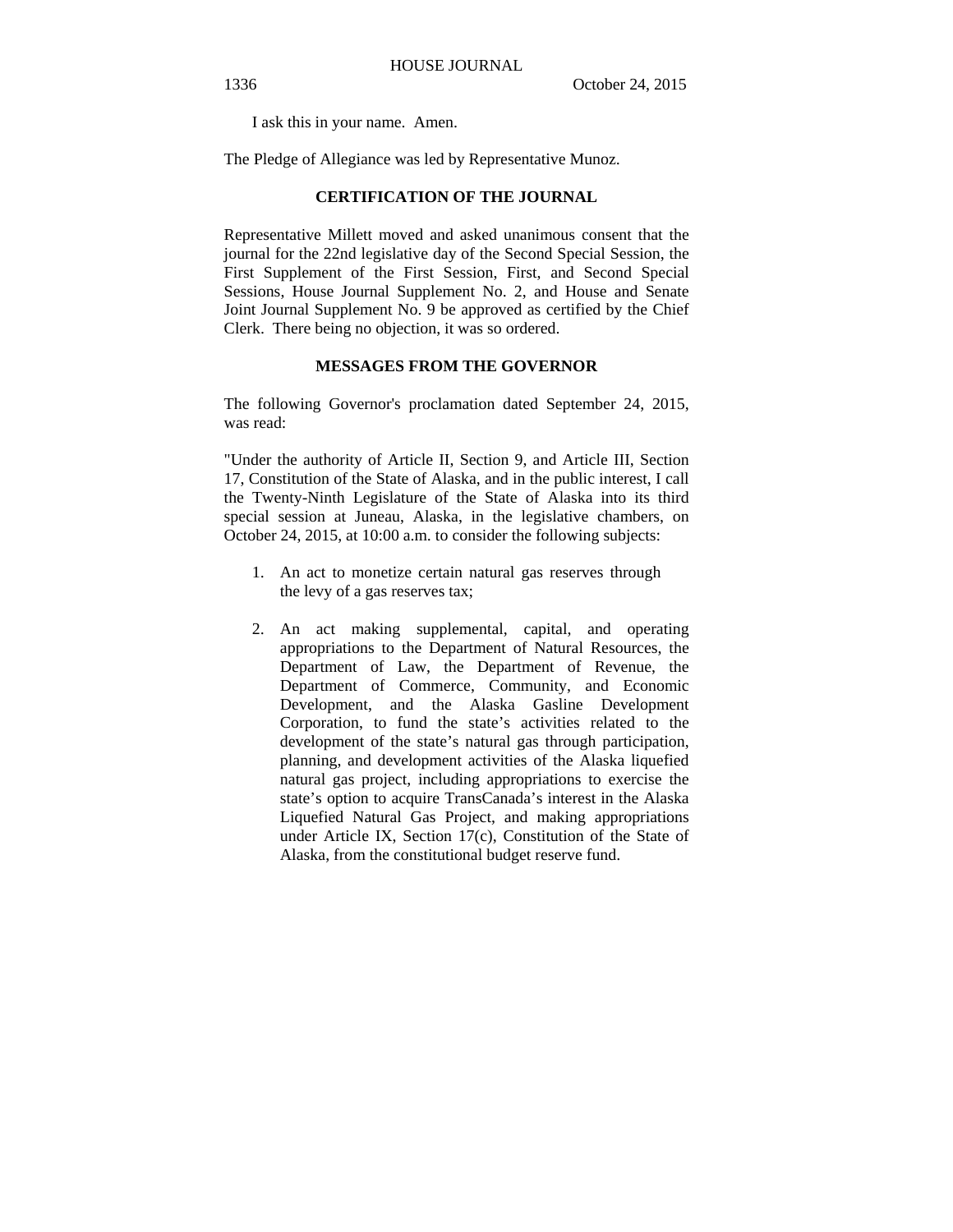Dated this  $24<sup>th</sup>$  day of September, 2015.

/s/ Bill Walker Governor"

The following Governor's supplemental proclamation dated October 23, 2015, was read:

"Under the authority of Article II, Section 9, and Article III, Section 17, of the Alaska Constitution, and in the public interest, I am amending my September 24, 2015 proclamation calling the Twenty-Ninth Legislature of the State of Alaska into its third special session in Juneau, Alaska, on October 24, 2015, as follows:

I am withdrawing the following subject from the call:

1. An act to monetize certain natural gas reserves through the levy of a gas reserves tax;

This proclamation supplements my proclamation of September 24, 2015.

Dated at Juneau, Alaska, this  $23^{\text{rd}}$  day of October, 2015, at 4:00 p.m.

 $\sqrt{s}$ Bill Walker Governor"

## **HCR 2**

A message dated September 1, 2015, was received stating the Governor read the following resolution and is transmitting the engrossed and enrolled copies to the Lieutenant Governor's office for permanent filing:

CS FOR HOUSE CONCURRENT RESOLUTION NO. 2(EDC) Designating January 24 - 30, 2016, as Alaska School Choice Week.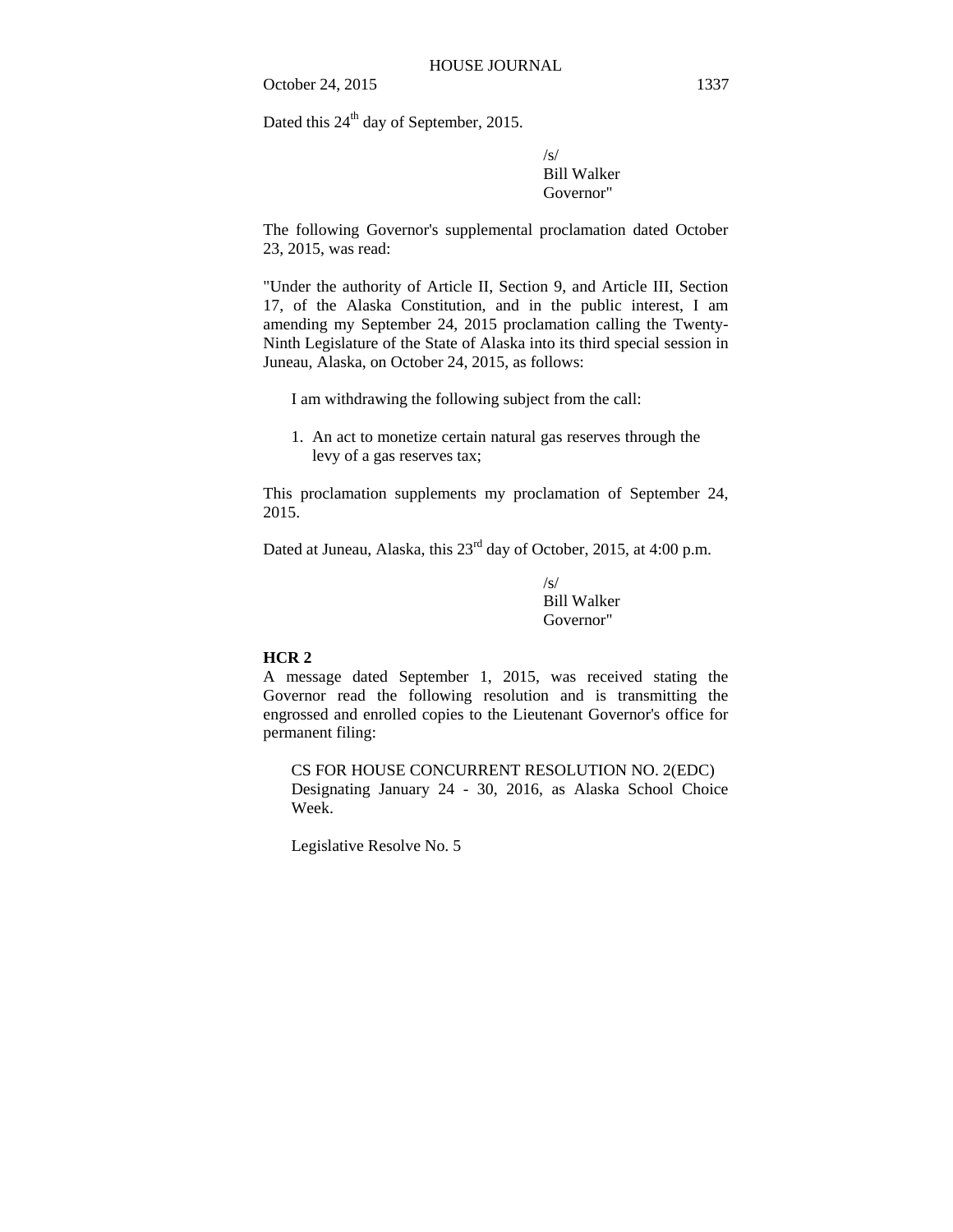#### **HCR 13**

A message dated September 1, 2015, was received stating the Governor read the following resolution and is transmitting the engrossed and enrolled copies to the Lieutenant Governor's office for permanent filing:

#### HOUSE CONCURRENT RESOLUTION NO. 13

Suspending Rules  $24(c)$ ,  $35$ ,  $41(b)$ , and  $42(e)$ , Uniform Rules of the Alaska State Legislature, concerning Senate Joint Resolution No. 16, expressing support for the Arctic Economic Council and the United States Arctic Economic Council delegation; requesting that the United States Congress express support for the Arctic Economic Council, for the chair of the Arctic Economic Council to be a resident of this state, and for the structure of the Arctic Economic Council leadership to mirror the rotation of the chair of the Arctic Council; and urging the United States Congress to empower residents of the state as partners in the Arctic Economic Council.

Legislative Resolve No. 24

#### **HCR 101**

A message dated September 1, 2015, was received stating the Governor read the following resolution and is transmitting the engrossed and enrolled copies to the Lieutenant Governor's office for permanent filing:

#### HOUSE CONCURRENT RESOLUTION NO. 101

Authorizing a recess by the House of Representatives or Senate for a period of more than three days.

Legislative Resolve No. 27

#### **HCR 201**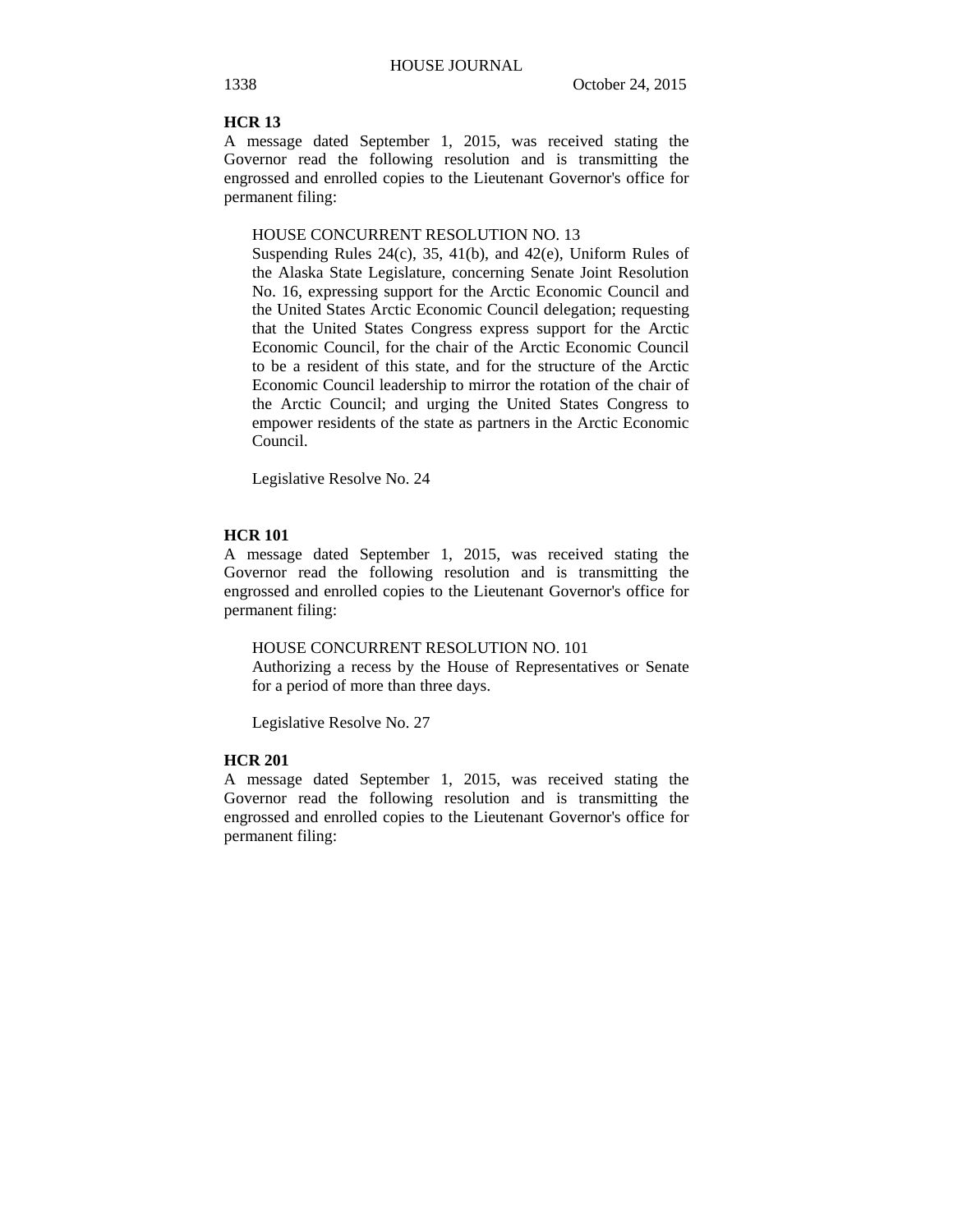#### HOUSE CONCURRENT RESOLUTION NO. 201

Suspending Rule 47, Uniform Rules of the Alaska State Legislature, relating to the carry-over of bills from the First Regular Session to the Second Special Session, concerning House Bill No. 176.

Legislative Resolve No. 28

## **HJR 4**

A message dated September 1, 2015, was received stating the Governor read the following resolution and is transmitting the engrossed and enrolled copies to the Lieutenant Governor's office for permanent filing:

## SENATE CS FOR HOUSE JOINT RESOLUTION NO. 4(RES)

Urging the United States Congress to provide a means for consistently and equitably sharing with all oil and gas producing states adjacent to federal outer continental shelf areas a portion of revenue generated from oil and gas development on the outer continental shelf to ensure that those states develop necessary infrastructure to support outer continental shelf development and preserve environmental integrity; urging the United States Congress to reject any proposal to divert or otherwise reduce revenue sharing to the coastal states and their political subdivisions under the Gulf of Mexico Energy Security Act of 2006; and urging the President of the United States to direct, to the maximum extent possible, federal funds received from outer continental shelf development, and not dedicated to states or other federal programs, to federal infrastructure in the affected states.

Legislative Resolve No. 8

## **HJR 5**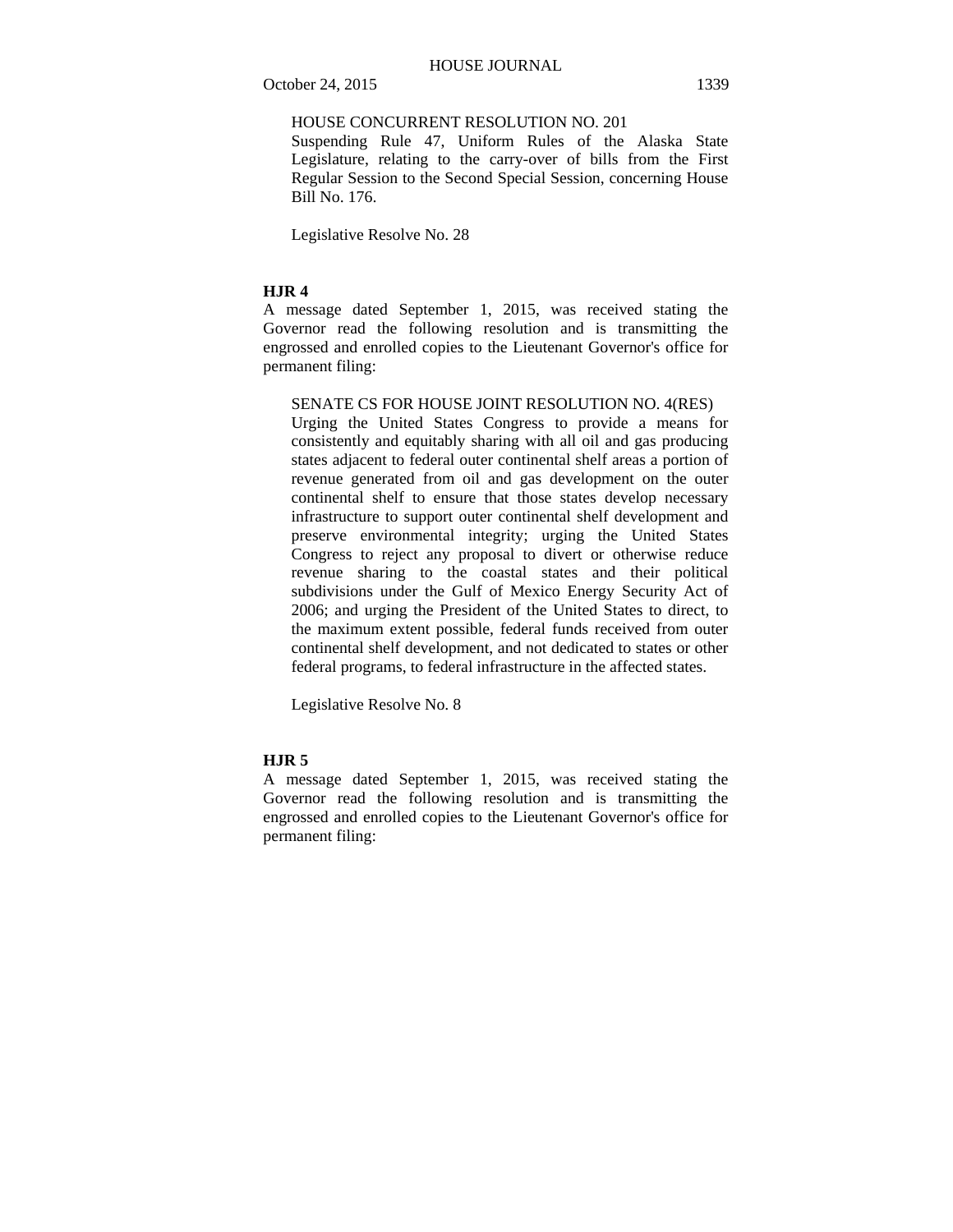CS FOR HOUSE JOINT RESOLUTION NO. 5(TRA) am Recognizing the Academy of Model Aeronautics for establishing safety guidelines and best practices.

Legislative Resolve No. 13

## **HJR 6**

A message dated September 1, 2015, was received stating the Governor read the following resolution and is transmitting the engrossed and enrolled copies to the Lieutenant Governor's office for permanent filing:

#### SENATE CS FOR HOUSE JOINT RESOLUTION NO. 6(RES)

Supporting the introduction and enactment of federal legislation acknowledging that the federal government is financially responsible under the Alaska Native Claims Settlement Act for the remediation of contaminated land subject to conveyance under the Act; urging the United States Department of the Interior to implement the six recommendations to identify and clean up the Alaska Native Claims Settlement Act lands in its 1998 report to the United States Congress; and urging the President of the United States and the United States Congress to remediate and make free from pollutants lands in the state conveyed under the Alaska Native Claims Settlement Act.

Legislative Resolve No. 9

## **HJR 7**

A message dated September 1, 2015, was received stating the Governor read the following resolution and is transmitting the engrossed and enrolled copies to the Lieutenant Governor's office for permanent filing:

### CS FOR HOUSE JOINT RESOLUTION NO. 7(FSH)

Opposing the proposed designation of an Aleutian Islands National Marine Sanctuary.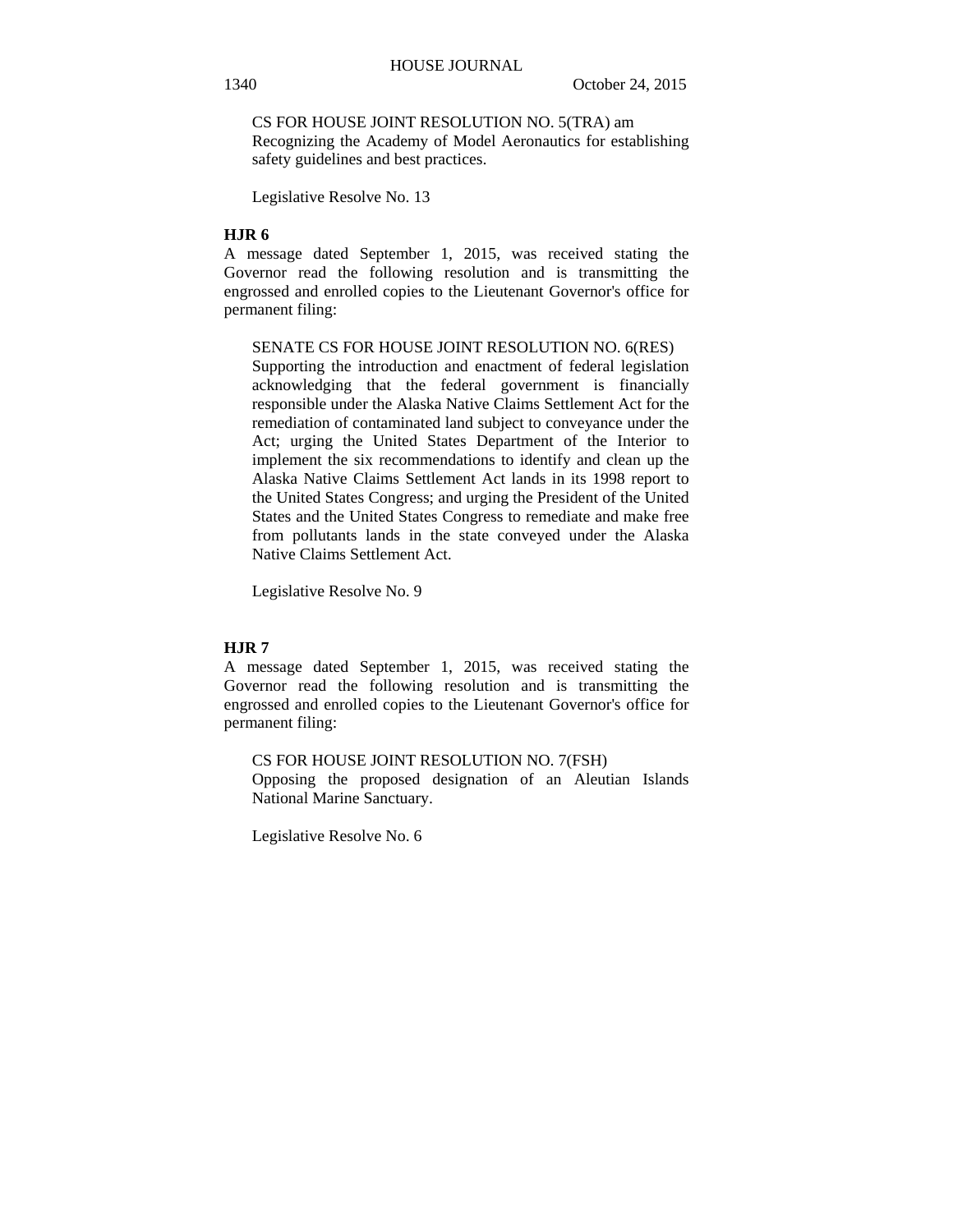## **HJR 9**

A message dated September 1, 2015, was received stating the Governor read the following resolution and is transmitting the engrossed and enrolled copies to the Lieutenant Governor's office for permanent filing:

SENATE CS FOR HOUSE JOINT RESOLUTION NO. 9(RES)

Urging the United States Congress to pass legislation to open the coastal plain of the Arctic National Wildlife Refuge to oil and gas development; urging the United States Department of the Interior to recognize the private property rights of owners of land in and adjacent to the Arctic National Wildlife Refuge; relating to oil and gas exploration, development, production, and royalties; and relating to renewable and alternative energy technologies.

Legislative Resolve No. 2

## **HJR 10**

A message dated September 1, 2015, was received stating the Governor read the following resolution and is transmitting the engrossed and enrolled copies to the Lieutenant Governor's office for permanent filing:

SENATE CS FOR CS FOR HOUSE JOINT RESOLUTION NO. 10(RES)

Opposing the revised Comprehensive Conservation Plan and Environmental Impact Statement for the Arctic National Wildlife Refuge; opposing attempts by President Obama to alter management of the coastal plain of the Arctic National Wildlife Refuge; encouraging the United States Congress to reject a proposal based on the revised Comprehensive Conservation Plan or accompanying Environmental Impact Statement; and encouraging the United States Congress to reject a proposal that does not open the coastal plain of the Arctic National Wildlife Refuge to oil and gas development.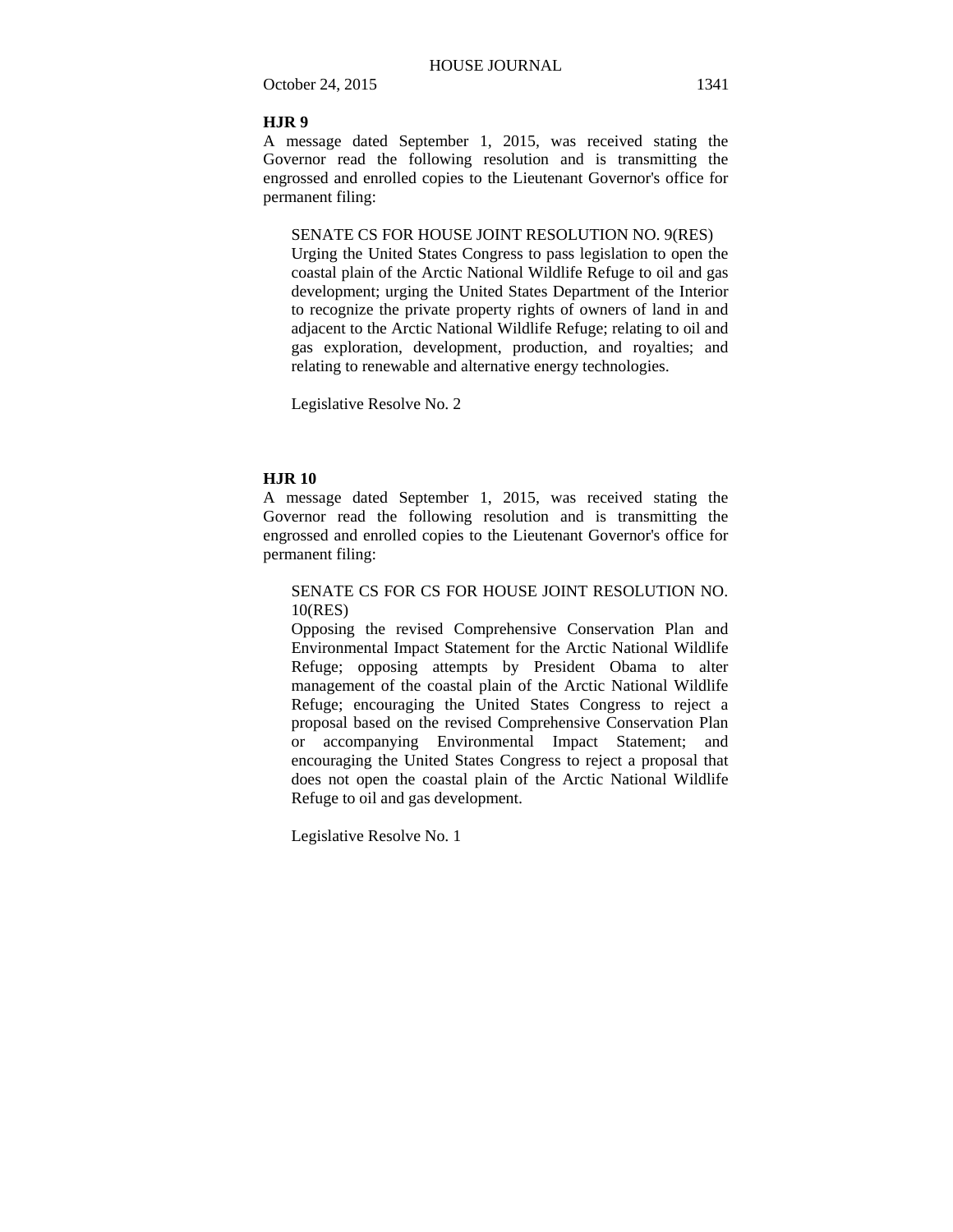#### **HJR 13**

A message dated September 1, 2015, was received stating the Governor read the following resolution and is transmitting the engrossed and enrolled copies to the Lieutenant Governor's office for permanent filing:

## SENATE CS FOR CS FOR HOUSE JOINT RESOLUTION NO. 13(STA)

Urging the United States Department of the Army to maintain and strengthen the current level of its combat-capable structure in the state and not to reduce personnel at Fort Wainwright and Joint Base Elmendorf-Richardson.

Legislative Resolve No. 4

#### **HJR 18**

A message dated September 1, 2015, was received stating the Governor read the following resolution and is transmitting the engrossed and enrolled copies to the Lieutenant Governor's office for permanent filing:

## SENATE CS FOR CS FOR HOUSE JOINT RESOLUTION NO. 18(RES)

Urging the United States Congress to pass the Improved National Monument Designation Process Act.

Legislative Resolve No. 19

## **HJR 24**

A message dated September 1, 2015, was received stating the Governor read the following resolution and is transmitting the engrossed and enrolled copies to the Lieutenant Governor's office for permanent filing:

HOUSE JOINT RESOLUTION NO. 24

Urging the federal government to honor its commitments to transfer land to the state; and urging the United States Secretary of the Interior and the United States Congress to adhere to the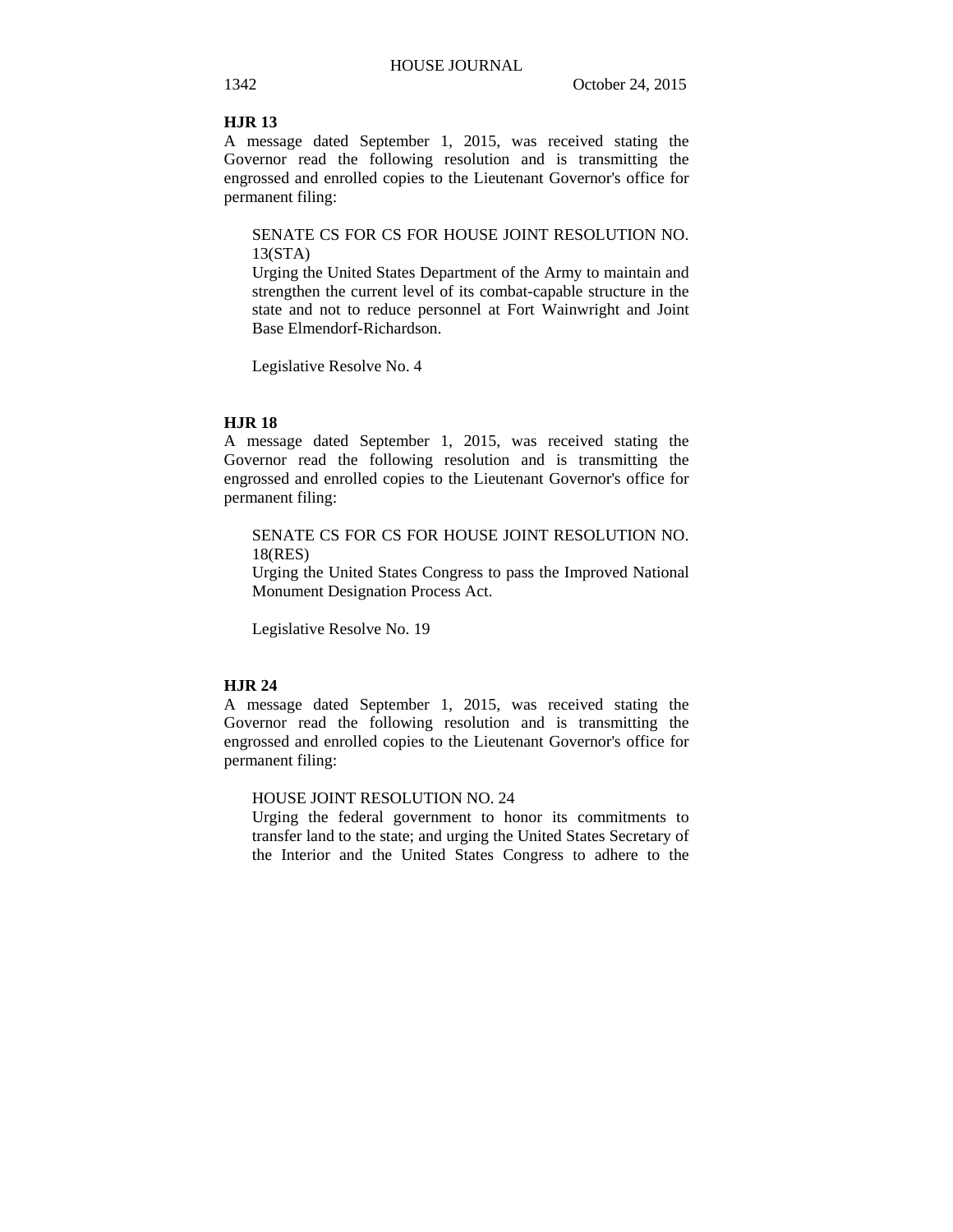recommendations of the United States Department of the Interior in its 2006 report under the Alaska Land Transfer Acceleration Act, including lifting withdrawals.

Legislative Resolve No. 20

## **SCR 5**

A message dated September 1, 2015, was received stating the Governor read the following resolution and is transmitting the engrossed and enrolled copies to the Lieutenant Governor's office for permanent filing:

#### SENATE CONCURRENT RESOLUTION NO. 5

Suspending Rules 24(c), 35, 41(b), and 42(e), Uniform Rules of the Alaska State Legislature, concerning House Joint Resolution No. 13, urging the United States Department of the Army to maintain and strengthen the current level of its combat-capable structure in the state and not to take structural realignment actions with regard to Fort Wainwright and Joint Base Elmendorf-Richardson.

Legislative Resolve No. 3

#### **SCR 6**

A message dated September 1, 2015, was received stating the Governor read the following resolution and is transmitting the engrossed and enrolled copies to the Lieutenant Governor's office for permanent filing:

SENATE CONCURRENT RESOLUTION NO. 6 Proclaiming April 2015 as Sexual Assault Awareness Month.

Legislative Resolve No. 10

## **SCR 8**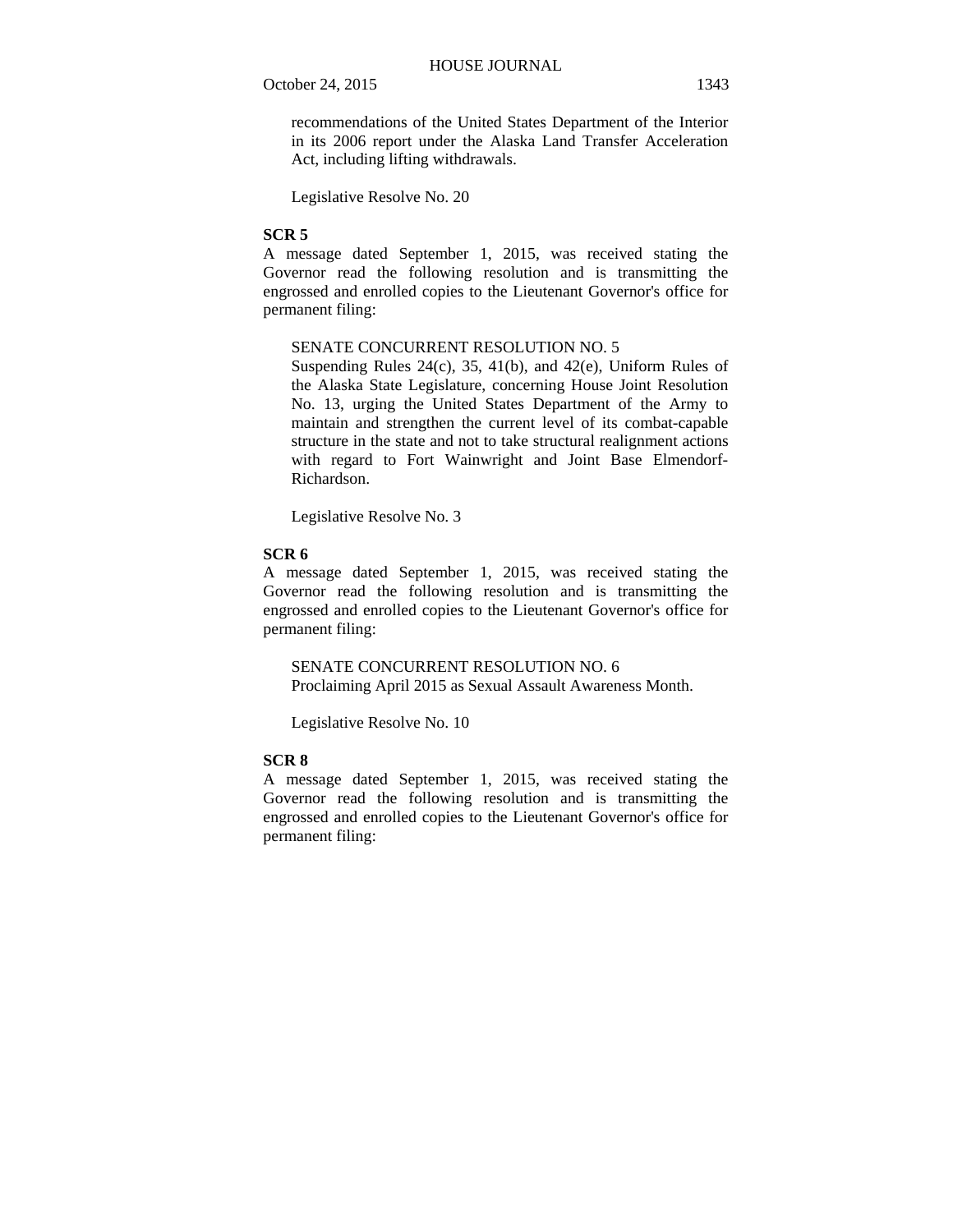## SENATE CONCURRENT RESOLUTION NO. 8

Suspending Rules 24(c), 35, 41(b), and 42(e), Uniform Rules of the Alaska State Legislature, concerning House Joint Resolution No. 4, urging the United States Congress to provide a means for consistently and equitably sharing with all oil and gas producing states adjacent to federal outer continental shelf areas a portion of revenue generated from oil and gas development on the outer continental shelf to ensure that those states develop necessary infrastructure to support outer continental shelf development and preserve environmental integrity.

Legislative Resolve No. 7

#### **SCR 11**

A message dated September 1, 2015, was received stating the Governor read the following resolution and is transmitting the engrossed and enrolled copies to the Lieutenant Governor's office for permanent filing:

#### SENATE CONCURRENT RESOLUTION NO. 11

Suspending Rules 24(c), 35, 41(b), and 42(e), Uniform Rules of the Alaska State Legislature, concerning House Bill No. 5, relating to the persons who may be appointed conservators of a protected person.

Legislative Resolve No. 14

#### **SCR 12**

A message dated September 1, 2015, was received stating the Governor read the following resolution and is transmitting the engrossed and enrolled copies to the Lieutenant Governor's office for permanent filing:

## SENATE CONCURRENT RESOLUTION NO. 12

Suspending Rules 24(c), 35, 41(b), and 42(e), Uniform Rules of the Alaska State Legislature, concerning House Bill No. 146, relating to a municipal tax exemption for certain subdivided property.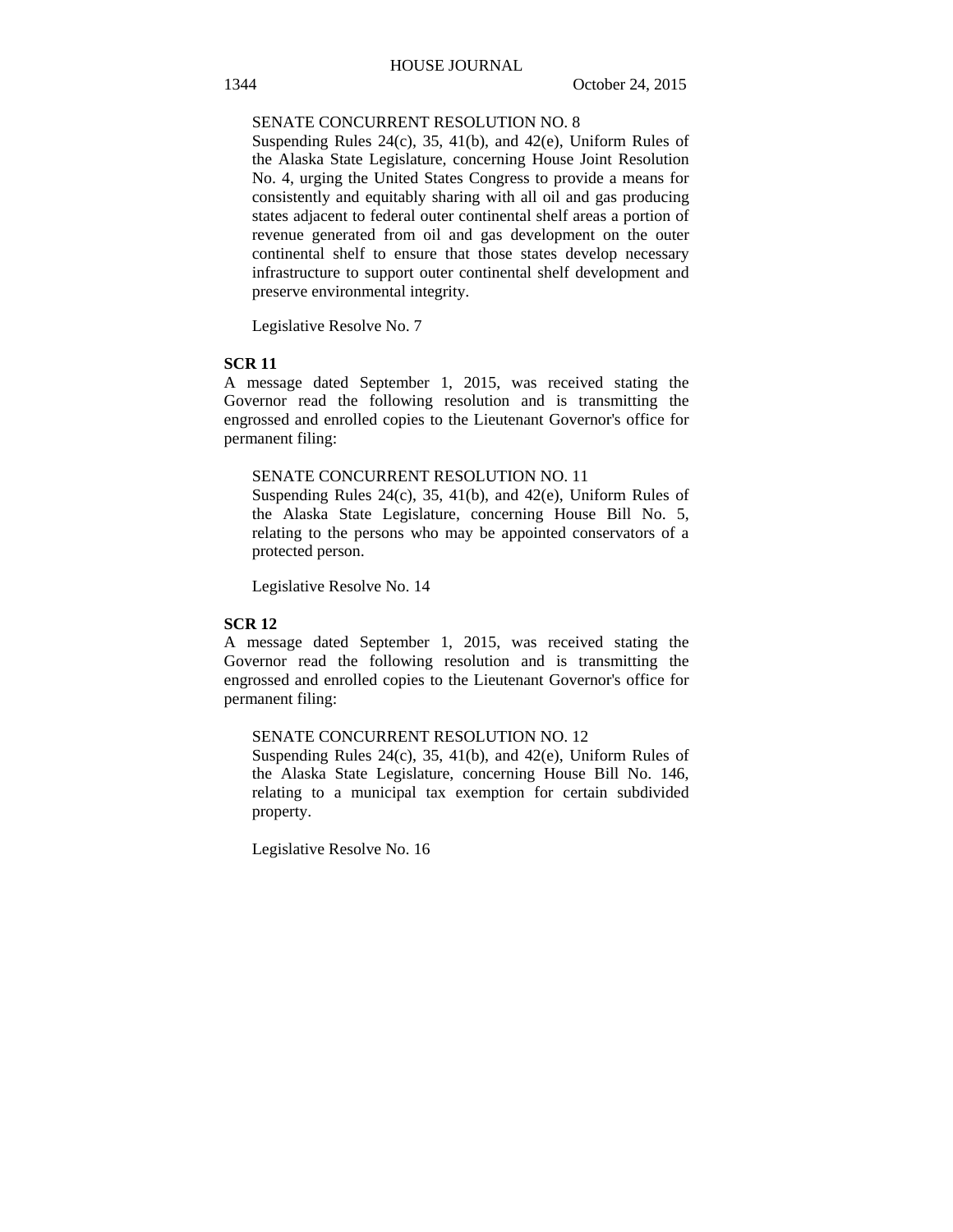A message dated September 1, 2015, was received stating the Governor read the following resolution and is transmitting the engrossed and enrolled copies to the Lieutenant Governor's office for permanent filing:

#### SENATE CONCURRENT RESOLUTION NO. 15

Suspending Rules  $24(c)$ ,  $35$ ,  $41(b)$ , and  $42(e)$ , Uniform Rules of the Alaska State Legislature, concerning House Bill No. 26, extending the termination date of the Board of Certified Direct-Entry Midwives.

Legislative Resolve No. 22

#### **SCR 17**

A message dated September 1, 2015, was received stating the Governor read the following resolution and is transmitting the engrossed and enrolled copies to the Lieutenant Governor's office for permanent filing:

## SENATE CONCURRENT RESOLUTION NO. 17

Suspending Rules 24(c), 35, 41(b), and 42(e), Uniform Rules of the Alaska State Legislature, concerning House Bill No. 15, relating to credits toward a sentence of imprisonment for certain persons under electronic monitoring.

Legislative Resolve No. 23

#### **SCR 18**

A message dated September 1, 2015, was received stating the Governor read the following resolution and is transmitting the engrossed and enrolled copies to the Lieutenant Governor's office for permanent filing:

## SENATE CONCURRENT RESOLUTION NO. 18

Suspending Rules 24(c), 35, 41(b), and 42(e), Uniform Rules of the Alaska State Legislature, concerning House Bill No. 105, relating to the programs and bonds of the Alaska Industrial Development and Export Authority; relating to the Alaska Industrial Development and Export Authority sustainable energy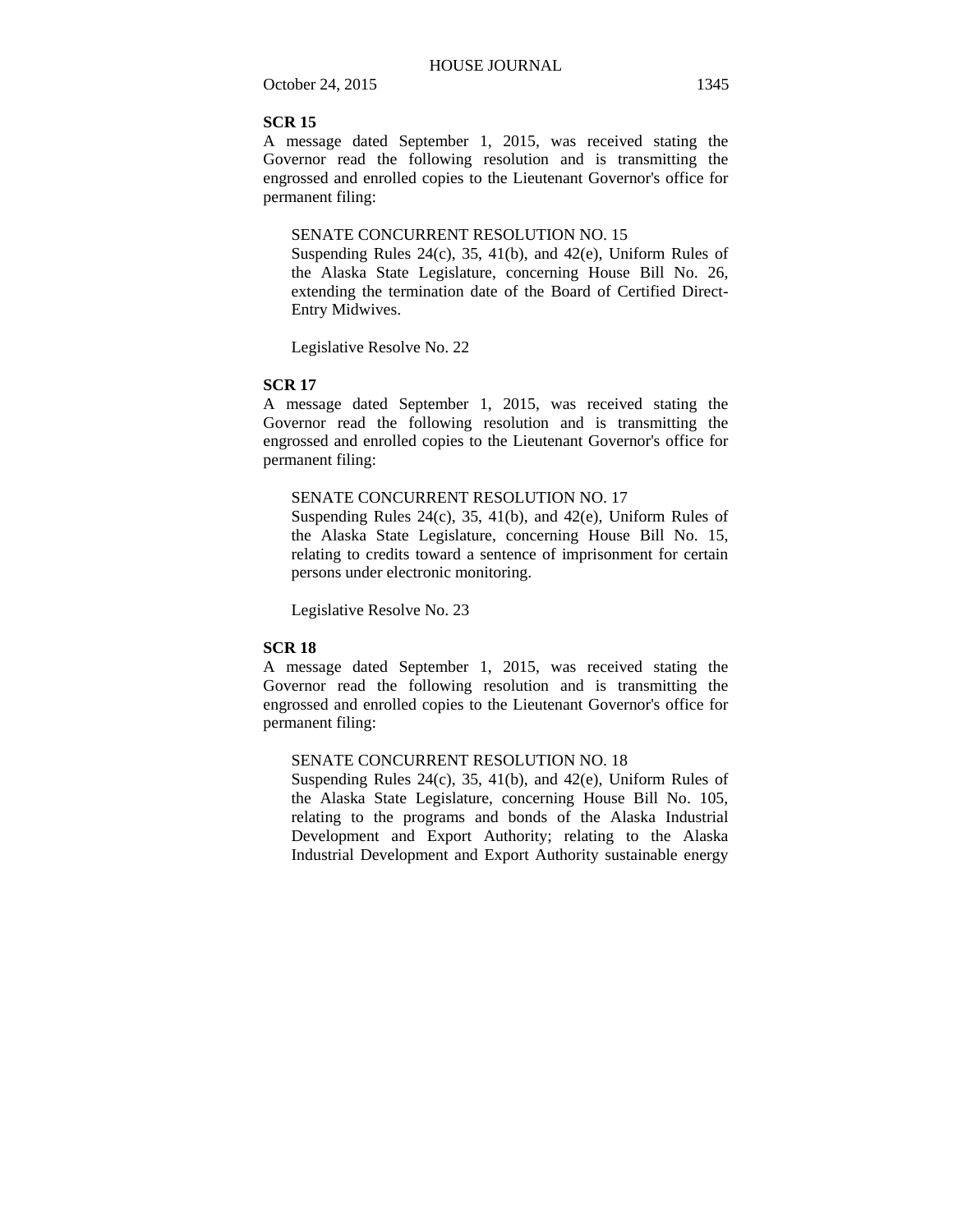transmission and supply development fund; requiring the Alaska Industrial Development and Export Authority to deliver to the legislature reports relating to the Interior energy project; relating to the financing authorization through the Alaska Industrial Development and Export Authority of a liquefied natural gas production plant and natural gas energy projects and distribution systems in the state; amending and repealing bond authorizations granted to the Alaska Industrial Development and Export Authority; authorizing the Alaska Industrial Development and Export Authority to issue bonds to finance the infrastructure and construction costs of the Sweetheart Lake hydroelectric project; authorizing the Alaska Industrial Development and Export Authority to issue bonds to finance the infrastructure and construction costs of rebuilding transmission between the Hope substation and Portage, rebuilding transmission between Powerline Pass to Indian, and the Eklutna hydroelectric transmission system upgrade project; and relating to legislative approval for loans from the power project fund to the City of King Cove.

Legislative Resolve No. 25

#### **SCR 201**

A message dated September 1, 2015, was received stating the Governor read the following resolution and is transmitting the engrossed and enrolled copies to the Lieutenant Governor's office for permanent filing:

#### SENATE CONCURRENT RESOLUTION NO. 201

Suspending Rules 24(c), 35, 41(b), and 42(e), Uniform Rules of the Alaska State Legislature, concerning House Bill No. 44, relating to sexual abuse and sexual assault awareness and prevention efforts in public schools; and relating to dating violence and abuse awareness and prevention efforts in public schools.

Legislative Resolve No. 29

## **SJR 13**

A message dated September 1, 2015, was received stating the Governor read the following resolution and is transmitting the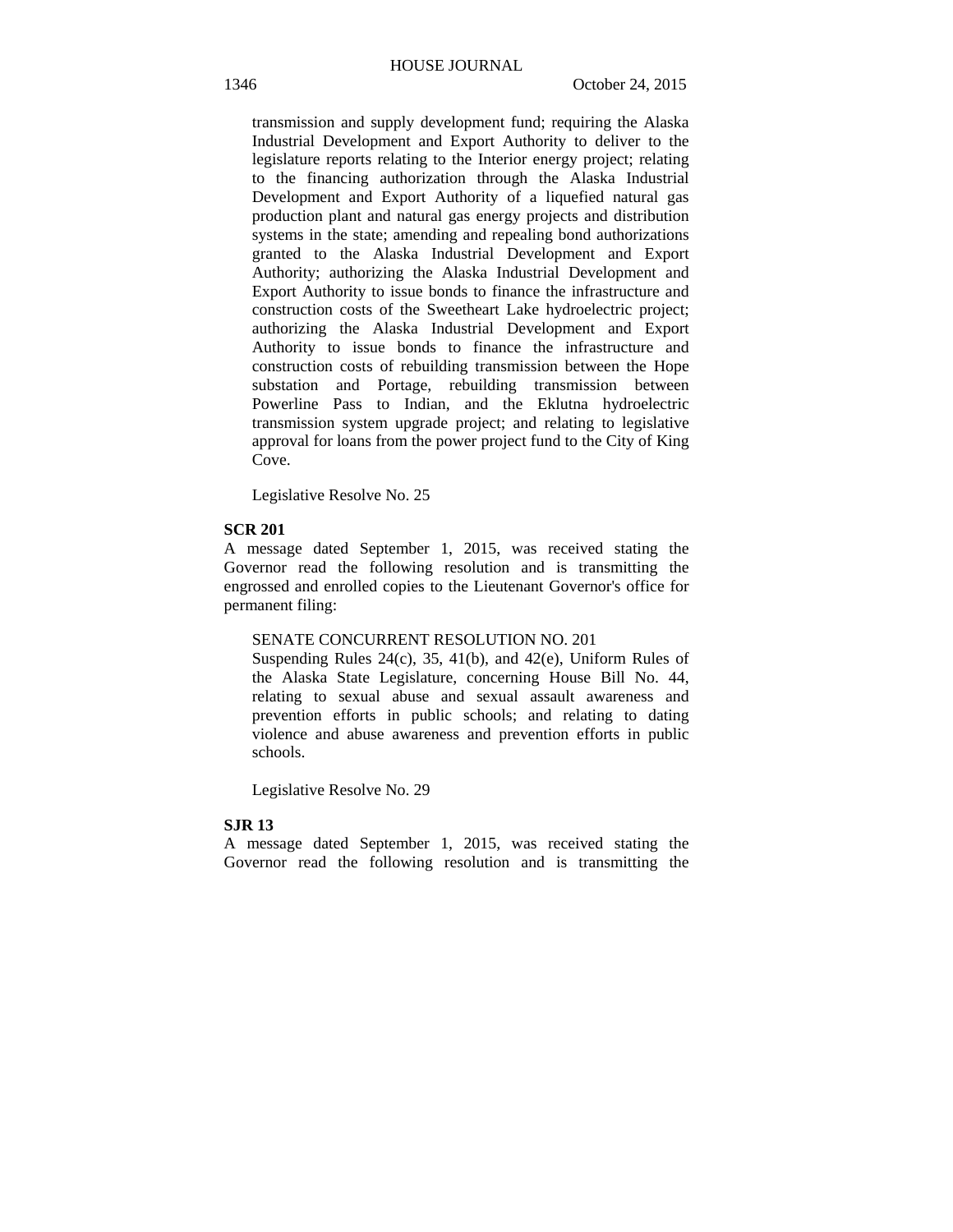engrossed and enrolled copies to the Lieutenant Governor's office for permanent filing:

## CS FOR SENATE JOINT RESOLUTION NO. 13(RES)

Supporting oil and gas exploration and development on the outer continental shelf offshore of the state; opposing attempts to prohibit future oil and gas development in the Beaufort and the Chukchi Seas, including the Hanna Shoal area; and requesting that the federal Administration cease and desist from restrictions that adversely affect active or future leases in high petroleum potential areas in the Beaufort and Chukchi Seas, including the Hanna Shoal area.

Legislative Resolve No. 26

## **SJR 16**

A message dated September 1, 2015, was received stating the Governor read the following resolution and is transmitting the engrossed and enrolled copies to the Lieutenant Governor's office for permanent filing:

## HOUSE CS FOR CS FOR SENATE JOINT RESOLUTION NO. 16(RLS)

Expressing support for the Arctic Economic Council and the United States Arctic Economic Council delegation; requesting that the United States Congress express support for the Arctic Economic Council, for the chair of the Arctic Economic Council to be a resident of this state, and for the structure of the Arctic Economic Council leadership to mirror the rotation of the chair of the Arctic Council; and encouraging the United States Congress to cooperate with the state on matters related to and under consideration by the Arctic Economic Council.

Legislative Resolve No. 21

## **SJR 18**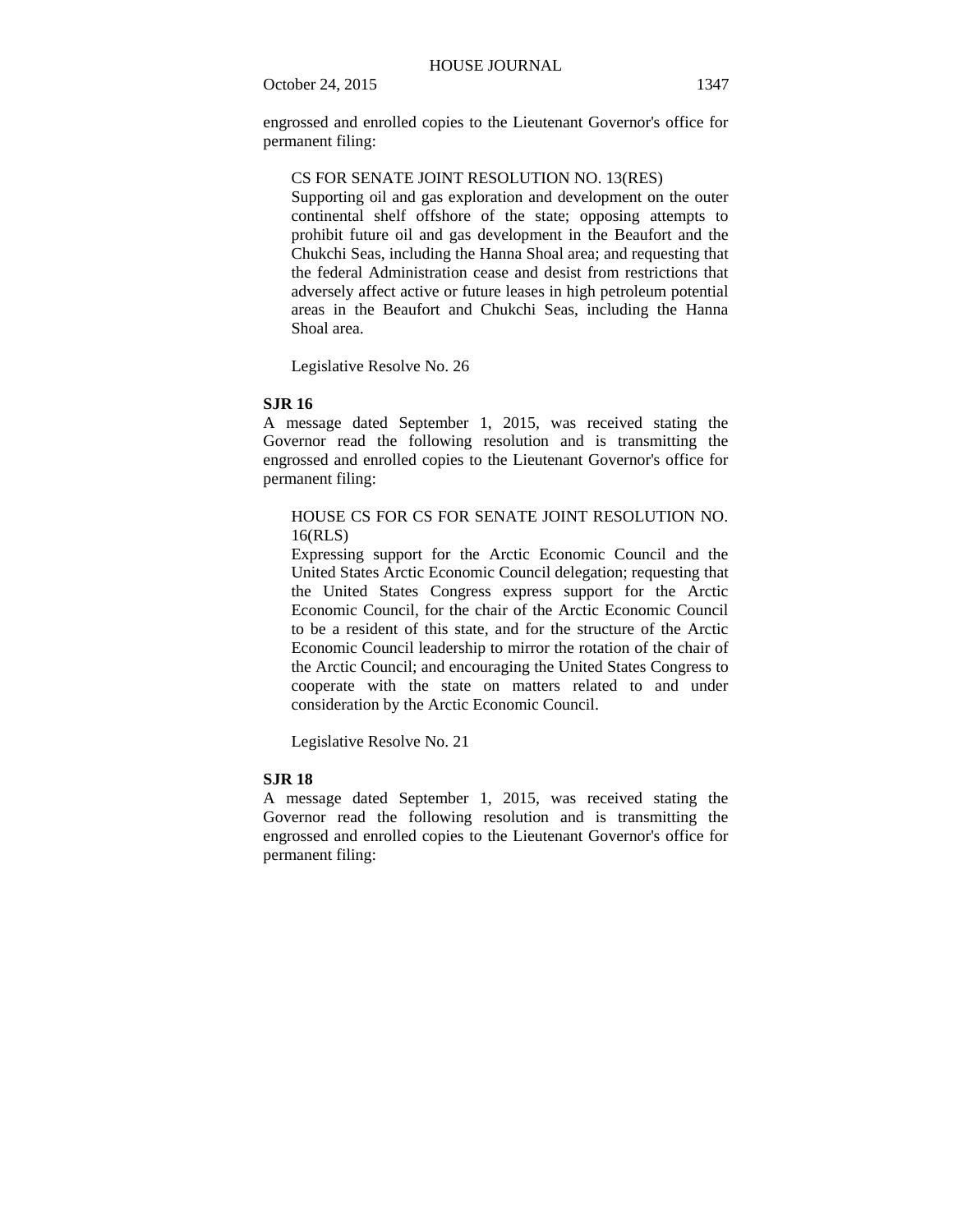#### CS FOR SENATE JOINT RESOLUTION NO. 18(RES)

Supporting the leases issued by the United States Department of the Interior to Royal Dutch Shell in the Chukchi and Beaufort Seas; urging the Governor of the State of Washington, the Seattle City Council, and other public officials in the State of Washington to refrain from destructive attacks on the economy, jobs, and lives of the people of this state and the State of Washington and to look first at closing the Boeing production facilities to reduce emissions of carbon dioxide from commercial activity; inviting Royal Dutch Shell to use a port in this state as the homeport of its Arctic drilling fleet if the lease with the Port of Seattle is terminated; and requesting that the Alaska Congressional delegation support restricting the Export-Import Bank of the United States to lending only to small businesses.

Legislative Resolve No. 17

A Declaration of Disaster Emergency and accompanying letter dated October 14, 2015, regarding an Arctic coastal sea storm in Barrow were received. They were copied to the Finance Committee Co-chairs and are on file in the Chief Clerk's office.

## **COMMUNICATIONS**

The following was received:

Alaska Commission on Judicial Conduct 2014 Annual Report

The following audit reports were received from the Division of Legislative Audit, Legislative Budget & Audit Committee, as required by AS 24.20.311:

Dept. of Administration Alaska Agricultural and Fisheries Products Preference - Use by State Entities July 10, 2015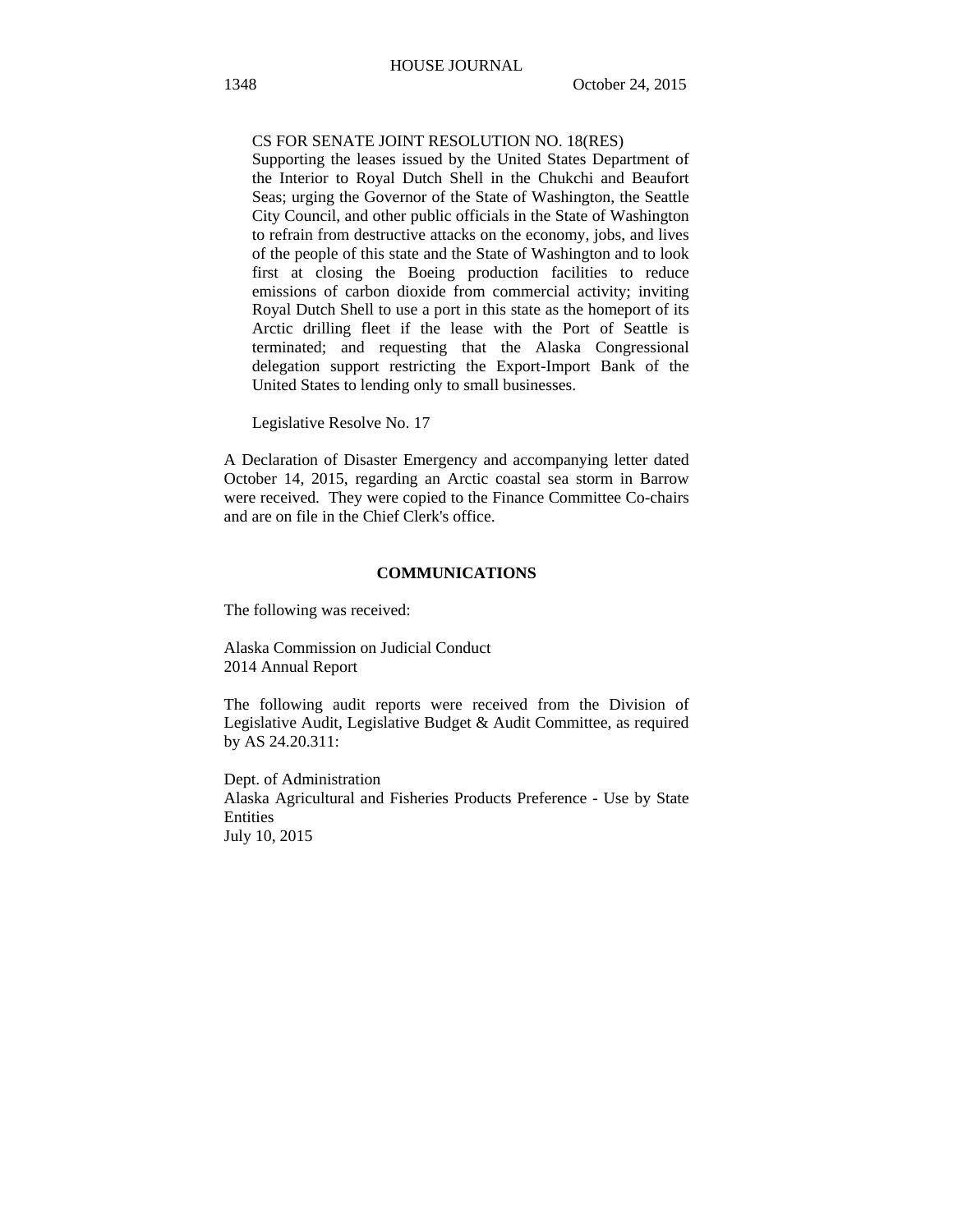Dept. of Commerce, Community, & Economic Development Real Estate Commission July 24, 2015

Dept. of Corrections Board of Parole April 30, 2015

Dept. of Fish & Game Commercial Fisheries Entry Commission July 7, 2015

Dept. of Natural Resources Citizens' Advisory Commission on Federal Areas May 15, 2015

#### **HB 105**

Pursuant to HB 105-AIDEA: BONDS;PROGRAMS;LOANS;LNG PROJECT (Chapter No. 39, SLA 15) the following was received:

Alaska Industrial Development & Export Authority Interior Energy Project Quarterly Report to the Alaska State Legislature October 1, 2015 InteriorEnergyProject.com

## **INTRODUCTION, FIRST READING, AND REFERENCE OF HOUSE BILLS**

#### **HB 3001**

HOUSE BILL NO. 3001 by the House Rules Committee by request of the Governor, entitled:

"An Act making supplemental appropriations; making appropriations to capitalize funds; making appropriations to the general fund from the budget reserve fund (art. IX, sec. 17, Constitution of the State of Alaska) in accordance with sec. 12(c), ch. 1, SSSLA 2015; and providing for an effective date."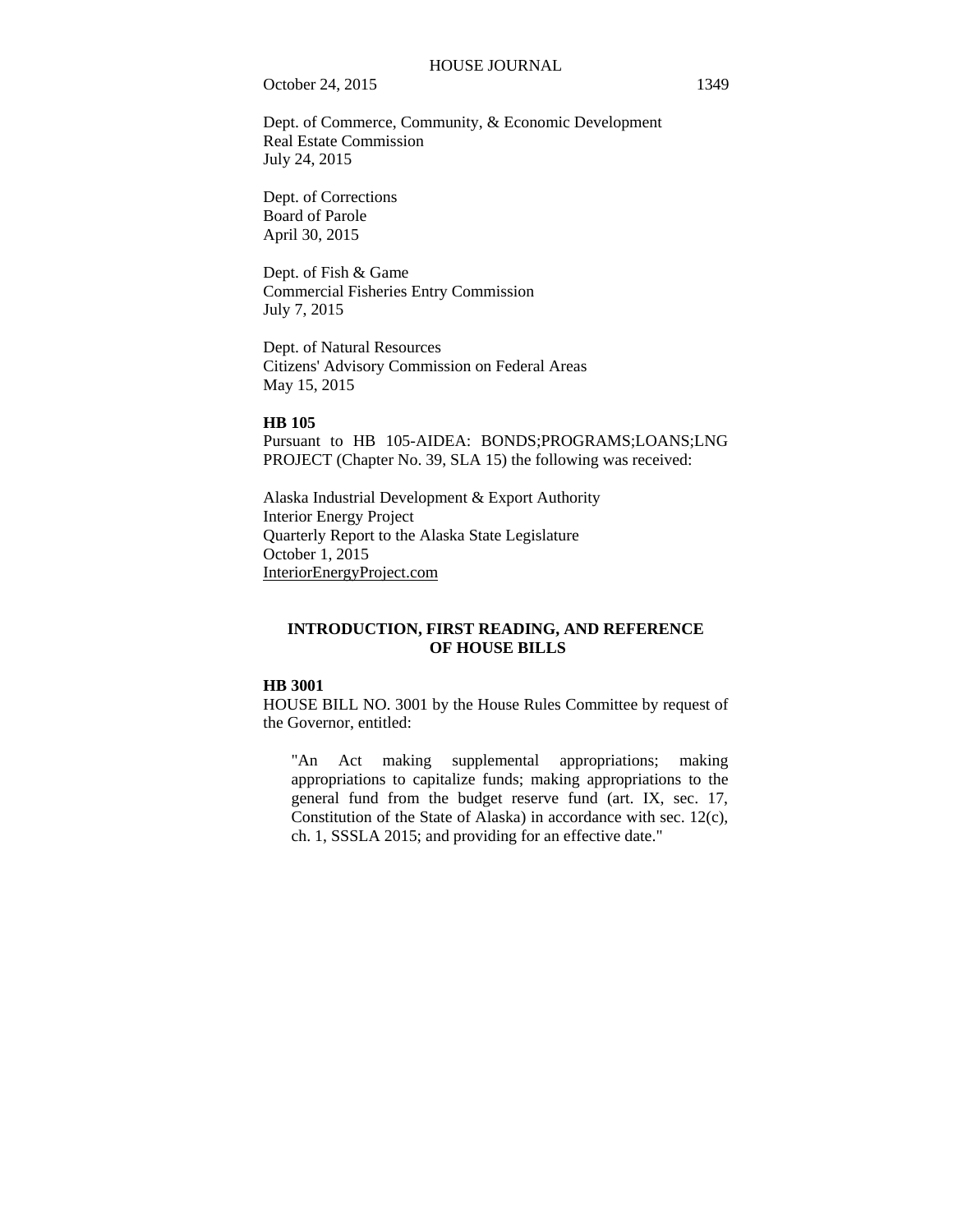was read the first time and referred to the Finance Committee.

The Governor's transmittal letter dated October 23, 2015, follows:

"Dear Speaker Chenault:

Under the authority of Article II, Section 9, and Article III, Section 18, of the Alaska Constitution, I am transmitting a bill for supplemental appropriations for the fiscal year 2016. The bill will move us toward monetization of our vast natural gas resources by engaging the State fully in the process as an equal participant in our future development.

First, the bill requests an appropriation to the Alaska liquefied natural gas (AKLNG) project fund in order to acquire the interests of TransCanada. While TransCanada has been a valuable ally, it is time for the State to step in and participate as a full partner in the development of a gas pipeline and liquefaction facilities.

In the last several days, the producers have reviewed an overall Preliminary Front-End Engineering and Design (Pre-FEED) phase increase from \$511,000,000 to \$693,000,000 that will impact costs in calendar year 2016. The State's 25 percent share of this Pre-FEED increase is included in the supplemental request.

Additionally, the bill requests necessary appropriations to the Departments of Natural Resources, Law, and Revenue related to the State's continued and vital participation in the AKLNG project. Further appropriations recognize the need for Alaska Gasline Development Corporation to have statutory program receipt authority to be reimbursed from producers for specific work on the AKLNG project.

Finally, the Legislature recognized earlier this year when it passed HB 2001 that there may be a need for supplemental appropriations for fiscal year 2016, and authorized the withdrawal from the budget reserve fund for fiscal year 2016 to include an amount, not to exceed \$500,000,000, for future fiscal year 2016 appropriations. Accordingly, this bill provides that if there are insufficient general funds available for appropriation, Section 12(c), Chapter No. 1, SSSLA 2015, will